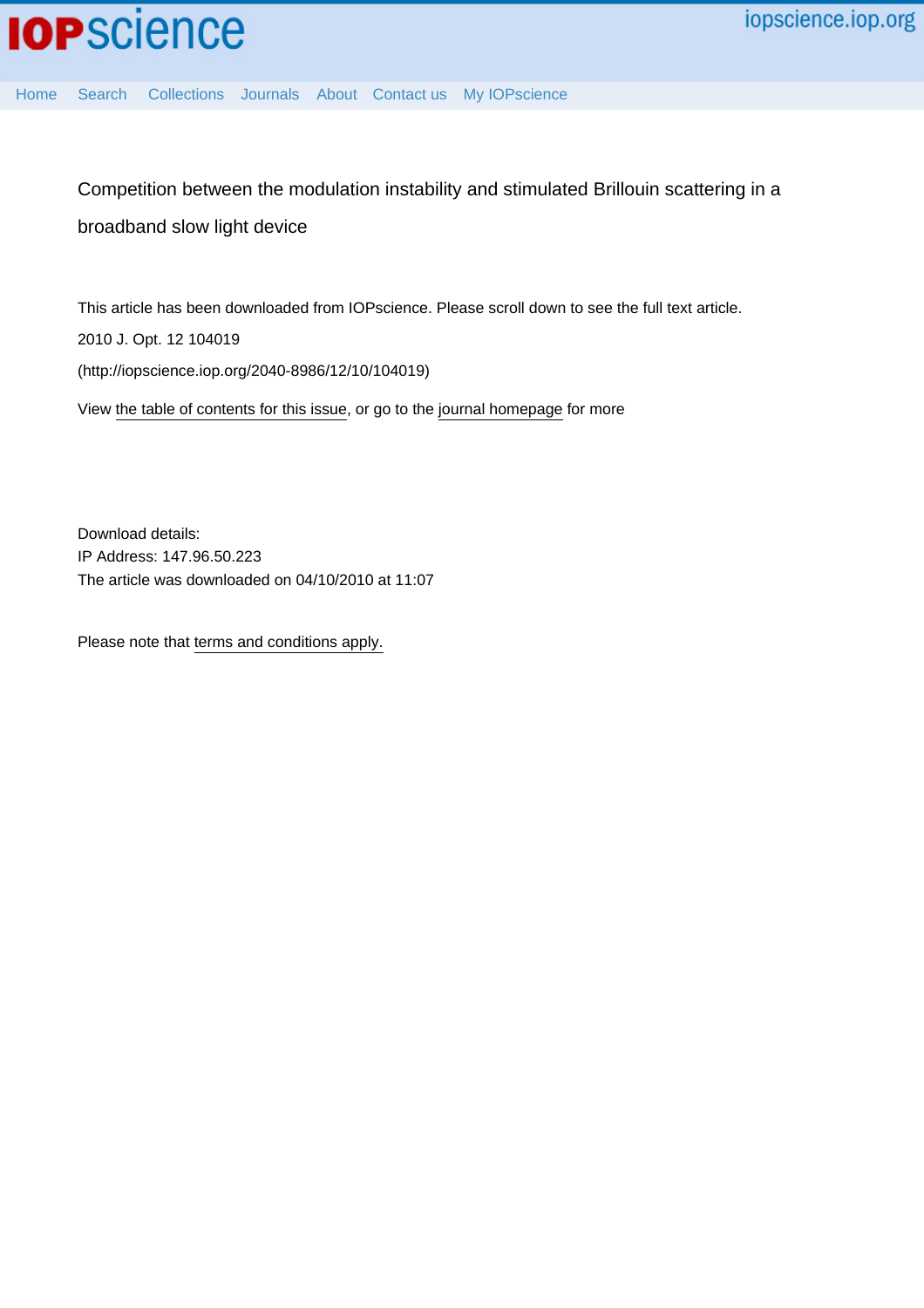# **Competition between the modulation instability and stimulated Brillouin scattering in a broadband slow light device**

# Yunhui Zhu<sup>1</sup>, E Cabrera-Granado<sup>1</sup>, Oscar G Calderon<sup>2</sup>, **Sonia Melle**<sup>2</sup> **, Yoshitomo Okawachi**<sup>3</sup> **, Alexander L Gaeta**<sup>3</sup> **and Daniel J Gauthier**<sup>1</sup>

<sup>1</sup> Department of Physics and the Fitzpatrick Institute for Photonics, Duke University, Durham, NC 27708, USA  $^2$  Escuela Universitaria de Optica, Universidad Complutense de Madrid, C/Arcos de Jalón s/n, 28037 Madrid, Spain <sup>3</sup> School of Applied and Engineering Physics, Cornell University, Ithaca, NY 14853, USA

E-mail: [yz65@phy.duke.edu](mailto:yz65@phy.duke.edu)

Received 20 April 2010, accepted for publication 2 July 2010 Published 24 September 2010 Online at [stacks.iop.org/JOpt/12/104019](http://stacks.iop.org/JOpt/12/104019)

## **Abstract**

We observe competition between the modulation instability (MI) and stimulated Brillouin scattering (SBS) in a 9.2 GHz broadband SBS slow light device, in which a standard 20 km long single-mode LEAF fibre is used as the SBS medium. We find that MI is dominant and depletes most of the pump power when we use an intense pump beam at  $\sim$ 1.55  $\mu$ m, where the LEAF fibre is anomalously dispersive. The dominance of the MI in the LEAF-fibre-based system suppresses the SBS gain, degrading the SBS slow light delay and limiting the SBS gain-bandwidth to 125 dB GHz. In a dispersion-shifted highly nonlinear fibre, the SBS slow light delay is improved due to the suppression of the MI, resulting in a gain-bandwidth product of 344 dB GHz, limited by our available pump power of 0.82 W.

**Keywords:** slow light, nonlinear fibre optics, stimulated Brillouin scattering, modulation instability

(Some figures in this article are in colour only in the electronic version)

# **1. Introduction**

Slow light refers to the dramatic reduction of the group velocity  $v_g$  for optical pulses propagating through a dispersive material [\[1\]](#page-7-0). Among various slow light approaches, stimulated-Brillouin-scattering-based slow light in singlemode optical fibres has attracted much interest. Because of the optically controllable delay time and tunability of the bandwidth [\[2,](#page-7-1) [3\]](#page-7-2), stimulated Brillouin scattering (SBS) slow light devices have great potential for all-optical applications such as network buffering, optical packet switching, and data synchronization [\[4,](#page-7-3) [5\]](#page-7-4). Fractional delays as large as 3 have been demonstrated recently [\[6\]](#page-7-5).

In SBS slow light systems, the bandwidth of the device is determined by the linewidth of the resonance. The intrinsic

linewidth  $\Gamma_B$  of the resonance in normal single-mode fibre is 40 MHz (FWHM), which is determined by the decay rate of acoustic phonons in the optical fibre. The data rate in such a system is limited to  $\sim \Gamma_B$ , which is insufficient for modern optical communication applications. To solve this problem, broadband SBS slow light has been developed, in which the linewidth of the SBS resonance is broadened using a multifrequency laser source as the pump beam [\[7,](#page-7-6) [8\]](#page-7-7).

Herráez *et al* [\[9\]](#page-7-8) first demonstrated tailoring of the pump spectrum using direct modulation of the injecting current of the pump laser. Since then, a number of research groups have successfully broadened the bandwidth of the SBS slow light up to tens of GHz, which is much larger than the intrinsic linewidth of the SBS resonance [\[6,](#page-7-5) [10,](#page-7-9) [11\]](#page-7-10). However, as we broaden the pump-beam spectrum, its power spectral density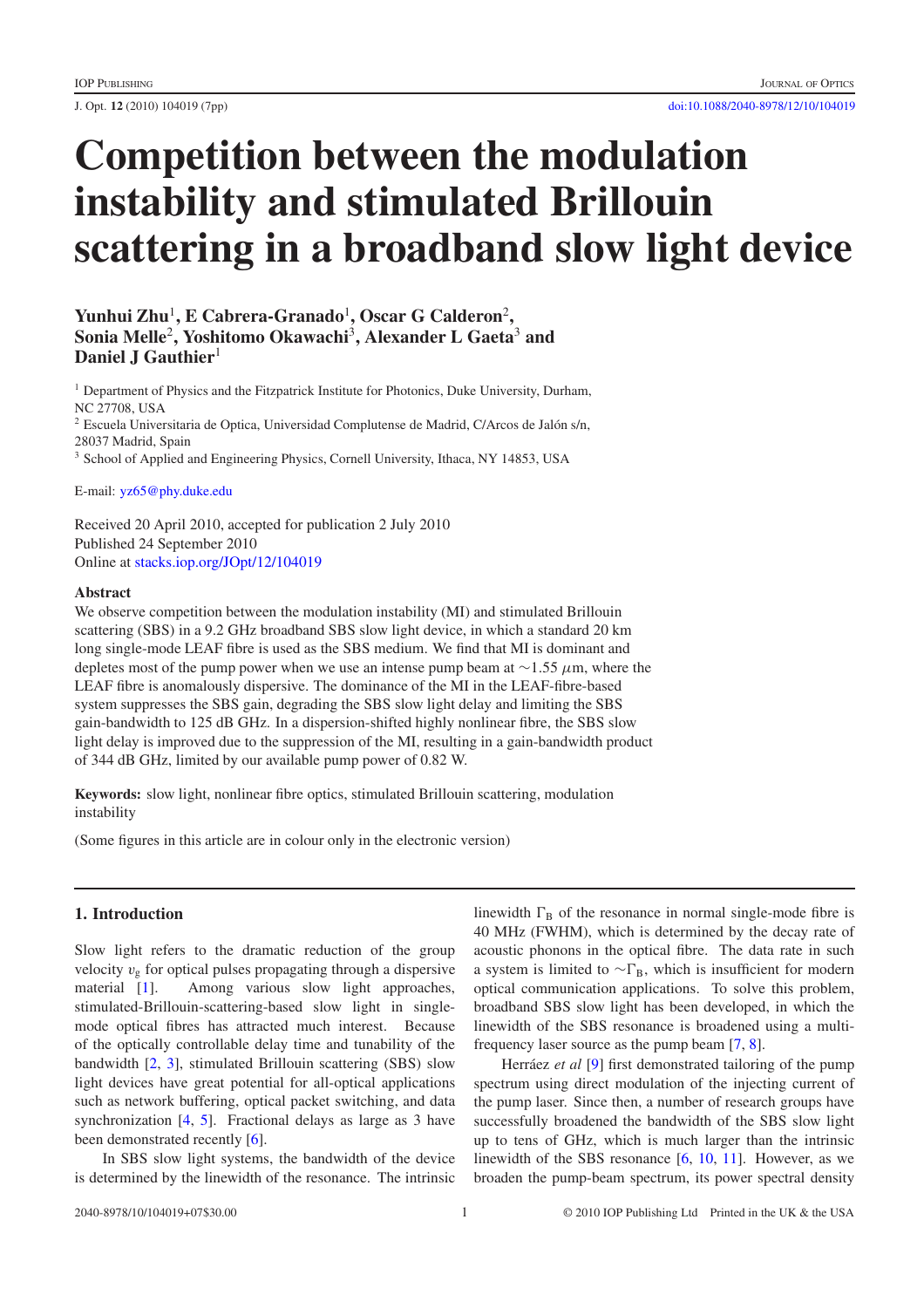<span id="page-2-0"></span>

**Figure 1.** Experimental setup. The injection current of the pump laser (DFB2) is modulated by an arbitrary wavefunction generator (AWG). The current modulation function is tailored to produce a flat-topped broadened gain profile [\[6\]](#page-7-5). A fibre bragg grating (FBG) (bandwidth  $\Delta v = 24$  GHz, central wavelength ~1.55  $\mu$ m) is used to filter out unwanted frequency sidebands from the DFB laser. An EDFA amplifies the pump beam before it is injected into the fibre via a circulator. The signal beam (DFB1) is modulated with a Mach–Zehnder modulator (MZM) and is injected from the other end of the fibre via a circulator. Fibre polarization controllers (FPC) are used to match the polarization orientations of the pump and signal beams. A photodiode (PD) measures the output power of the signal beam and an optical spectrum analyser (OSA) measures the spectrum of the output pump beam from the end of the fibre.

decreases, thereby suppressing the SBS gain. As a result, the slow light delay, which is proportional to the SBS gain, also decreases. Therefore, the power of the pump beam must be increased to compensate for the reduction of gain at larger bandwidths [\[12\]](#page-7-11). As the power increases, other nonlinear optical processes can become important if their response time is fast in comparison to the inverse of the pump-beam spectral width. For example, stimulated Raman scattering (SRS) and the modulation instability (MI) have response times of  $\sim$ 1 ps [\[13\]](#page-7-12) and  $\sim$ 10 fs [\[14\]](#page-7-13) respectively, and hence are not affected by pump broadening of several GHz. Eventually, as the bandwidth of the pump is increased and the power increased in proportion, SRS and/or the MI becomes more efficient, potentially robbing pump power and limiting the SBS gain.

Olsson *et al* [\[15\]](#page-7-14) predict that SRS dominates over SBS for pump bandwidths larger than 20 GHz for a gain of 20 dB. No experiment validation of this prediction has been made to the best of our knowledge. On the contrary, our experiment shows that the MI is the dominant competing process in a 9.2 GHzbandwidth SBS slow light device, which limits the SBS gainbandwidth product.

In this paper, we study the competing effects and the related limitations on broadband SBS slow light. First, we introduce our broadband SBS slow light experiment and describe the competing processes that can possibly suppress the SBS process. We then verify that SBS is suppressed due to the MI in our broadband SBS device, where a standard singlemode LEAF fibre is used as the SBS medium. We focus here on the LEAF fibre because it is a readily available, relatively inexpensive fibre used in long-haul communication systems and hence is likely to be selected for SBS slow light devices. We also use a wavelength of 1.55  $\mu$ m because it is in the centre of the telecommunication band. As a solution to the problem, we show that the MI and the associated SBS slow light degradation are eliminated by using a dispersion-shifted fibre that has normal dispersion at the 1.55  $\mu$ m wavelength window. Finally, we compare the SBS gain-bandwidth product limit imposed by the MI with the limit imposed by SRS following the approach of Olsson *et al* [\[15\]](#page-7-14) in our system.

## **2. Broadband SBS slow light and the competing processes**

In a broadband SBS slow light device, an optical pulse (the signal) is delayed by interacting with a counterpropagating broadband pump beam via the SBS process. As shown in figure [1,](#page-2-0) two beams (signal and pump) counterpropagate through the slow light medium (fibre), where they interact and create low-frequency acoustic waves via electrostriction. These acoustic phonons, in turn, scatter the optical beams via Brillouin scattering. When the frequency of the signal beam is tuned to the Stokes line, that is, down-shifted by the Brillouin frequency  $\Omega_B$  from the frequency of the pump beam, the opto-acoustic coupling becomes strong, and light from the pump beam is efficiently scattered into the signal beam, inducing a gain resonance and giving rise to a variation in the refractive index in a narrow frequency range around the resonance frequency, which results in a small  $v<sub>g</sub>$  for the signal beam [\[16\]](#page-7-15).

Consider an optical pulse propagating through a fibre of length *L*, the transit time  $T_g$  is approximately given by [\[17,](#page-7-16) [18\]](#page-7-17)

<span id="page-2-1"></span>
$$
T_g = \frac{L}{v_g} = \frac{Ln_g}{c},\tag{1}
$$

where

$$
n_{\rm g} = n + \nu \frac{\mathrm{d}n}{\mathrm{d}\nu} \tag{2}
$$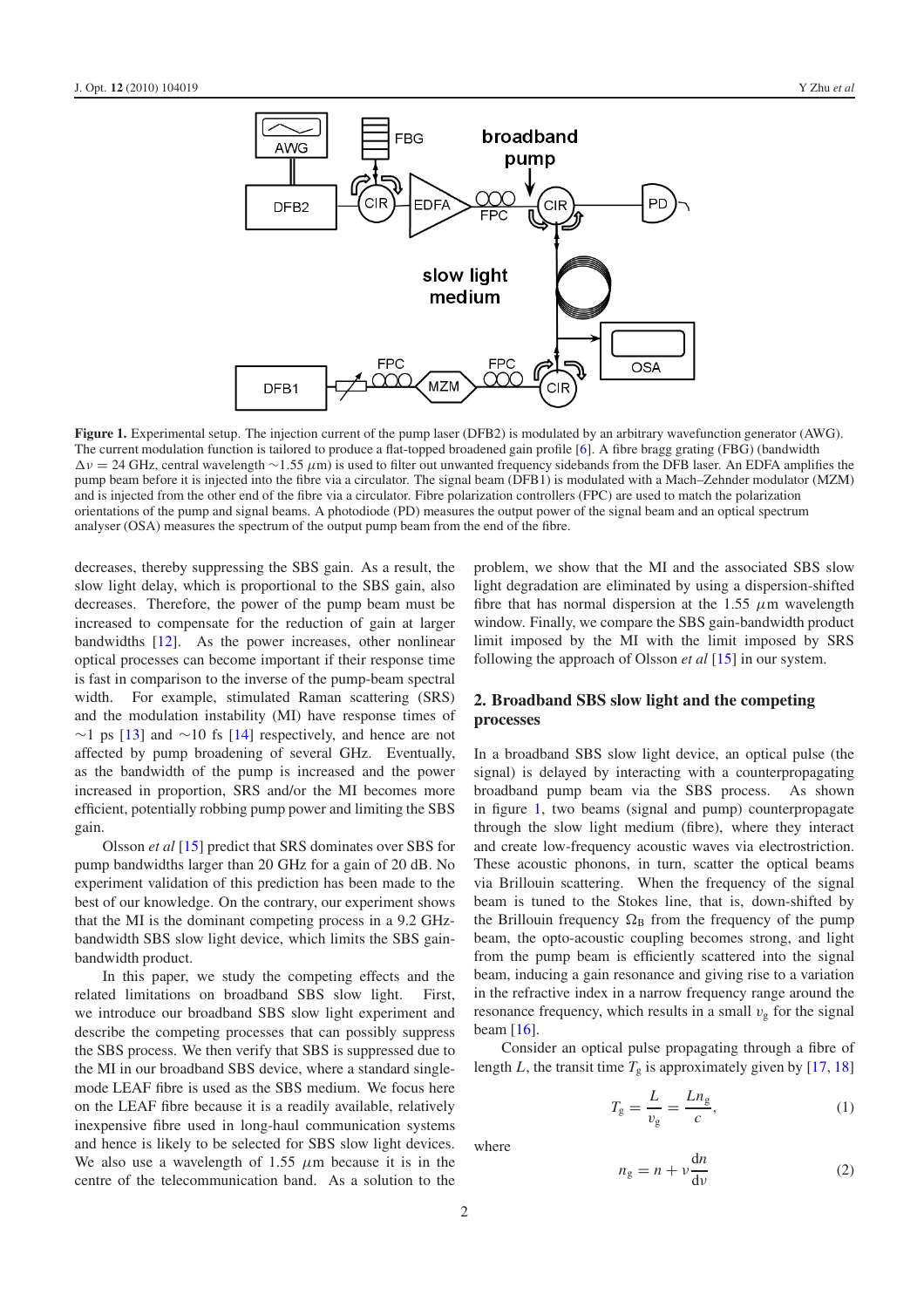is the group index,  $n$  is the refractive index,  $\nu$  is the frequency  $(in cycles s<sup>-1</sup>)$  and *c* is the speed of light in vacuum. The delay time  $T<sub>d</sub>$  in a slow light system is defined as the difference in the transit time through the medium with and without the slow light effect, namely

<span id="page-3-0"></span>
$$
T_{\rm d} = T_{\rm g} - T_{\rm g0} = \frac{L}{c} (n_{\rm g} - n_{\rm g0}),\tag{3}
$$

where  $n_g$  and  $n_{g0}$  are the group indices with and without slow light effect, respectively.

In our broadband SBS slow light experiment, a currentmodulated distributed feedback laser (DFB) is used to increase the linewidth of the SBS resonance. By designing the modulation function, we obtain a square-shaped pump-beam spectrum [\[6\]](#page-7-5). The broadened complex SBS field gain profile  $\tilde{g}(v)$  results from the convolution of the intrinsic complex SBS gain spectrum  $\tilde{g}_0(v)$  with the intensity spectrum  $i_i(v_p)$  of the input pump beam, which is given by [\[12,](#page-7-11) [18\]](#page-7-17)

$$
\tilde{g}(\nu) = \tilde{g}_0(\nu) \otimes i_i(\nu_p) \tag{4}
$$

$$
= \int_{-\infty}^{\infty} \frac{(g_0 P_i / A_{\text{eff}} \Gamma) \text{rect}[(\nu_p - \nu_{p0}) / \Gamma]}{1 - i(\nu + \Omega_B - \nu_p) / (\Gamma_B / 2)} d\nu_p, \quad (5)
$$

where

$$
rect(x) = \begin{cases} 1 & |x| < 1/2 \\ 0 & |x| > 1/2, \end{cases}
$$
 (6)

*g*<sup>0</sup> is the line centre SBS amplitude gain factor (a constant determined by the material),  $P_i = \int i_i(v_p) dv_p A_{eff}$  is the input power of the pump beam,  $A_{\text{eff}}$  is the effective cross-section area of the fibre,  $\Gamma = 9.2$  GHz is the bandwidth (FWHM) of the pump spectrum and  $v_{p0}$  is the central frequency of the pump-beam spectrum. Equation [\(4\)](#page-3-0) is obtained in the so-called undepleted pump approximation, where the pump-beam power *P*<sub>i</sub> is constant along the fibre.

The gain profile of the broadened SBS resonance is obtained from the real part of the integral in [\(5\)](#page-3-1) and is given by

$$
g(\delta) = \frac{\Gamma_{\rm B}}{2\Gamma} \frac{g_0 P_{\rm i}}{A_{\rm eff}} \left[ \arctan\left(\frac{\delta + \Gamma/2}{\Gamma_{\rm B}/2}\right) - \arctan\left(\frac{\delta - \Gamma/2}{\Gamma_{\rm B}/2}\right) \right]
$$
(7)

$$
\approx \frac{\pi \Gamma_B}{2\Gamma} \frac{g_0 P_i}{A_{\text{eff}}} \text{rect}(\delta/\Gamma) \qquad \text{when } \Gamma \gg \Gamma_B,
$$
 (8)

<span id="page-3-2"></span>where  $\delta = v + \Omega_B - v_{p0}$  is the signal beam detuning from resonance. We see that the bandwidth of the resonance is broadened to  $\Gamma$ . However,  $g(\delta)$  scales inversely proportional to the bandwidth  $\Gamma$  and more input power  $P_i$  is required to compensate for the loss in gain.

The refractive index *n* associated with the SBS process is obtained from the imaginary part of  $(5)$  and is given by

$$
n(\delta) = n_0 + \frac{c}{2\pi\nu} \frac{\Gamma_B}{4\Gamma} \frac{g_0 P_1}{A_{\text{eff}}} \ln \frac{1 + [(\delta + \Gamma/2)/(\Gamma_B/2)]^2}{1 + [(\delta - \Gamma/2)/(\Gamma_B/2)]^2},
$$
(9)

where  $n_0$  is the refractive index without the SBS process. The group refractive index  $n<sub>g</sub>$  at zero detuning ( $\delta = 0$ ) is then determined using equations [\(2\)](#page-2-1) and [\(9\)](#page-3-2) to obtain

$$
n_{\rm g} = n + \nu \left. \frac{\mathrm{d}n}{\mathrm{d}\nu} \right|_{\delta=0} \approx n_{\rm g0} + \frac{c}{\pi} \frac{\Gamma_{\rm B}}{\Gamma^2} \frac{g_0 P_{\rm i}}{A_{\rm eff}} \qquad \text{when } \Gamma \gg \Gamma_{\rm B}. \tag{10}
$$

<span id="page-3-3"></span>Because we assume that the pump power  $P_i$  does not change over the fibre length *L*, the delay time of an on-resonance signal pulse whose spectral bandwidth is much smaller than that of the broadband SBS resonance is given approximately by

<span id="page-3-5"></span>
$$
T_{\rm d} = \frac{L}{c}(n_{\rm g} - n_{\rm g0}) \approx \frac{\Gamma_{\rm B}}{\pi \Gamma^2} \frac{g_0 P_{\rm i} L}{A_{\rm eff}}.\tag{11}
$$

<span id="page-3-4"></span>Note that the power gain experienced by the probe beam is given by

$$
G = \ln \frac{P_s}{P_{s0}} = 2g(0)L = 2\frac{\Gamma_B}{\Gamma} \frac{g_0 P_i L}{A_{\text{eff}}} \arctan(\Gamma/\Gamma_B)
$$
(12)

$$
\approx \frac{\pi \Gamma_B}{\Gamma} \frac{g_0 P_i L}{A_{\text{eff}}}
$$
 when  $\Gamma \gg \Gamma_B$ , (13)

<span id="page-3-1"></span>where  $P_s$  and  $P_{s0}$  are the output powers of the signal beam with and without the pump beam, respectively. If attenuation in the fibre is considered, the effective length  $L_{\text{eff}} = [1 \exp(-\alpha L)/\alpha$  is used in place of length *L* in equations [\(11\)](#page-3-3)– [\(13\)](#page-3-4), where  $\alpha$  is the attenuation coefficient. It follows from equations  $(11)$  and  $(13)$  that

$$
T_{\rm d} = \frac{G}{\pi^2 \Gamma} \qquad \text{when } \Gamma \gg \Gamma_{\rm B}. \tag{14}
$$

We see that the delay time  $T_d$  is proportional to the gain  $G$ , which is proportional to the pump power  $P_i$  and inversely proportional to the pump spectral bandwidth  $\Gamma$ . As a result, we are able to control the delay time  $T_d$  by adjusting the pump power.

There are a number of effects that limit the SBS gain *G*, thereby limiting the SBS slow light delay. One ultimate limitation on the SBS slow light delay is SBS gain saturation caused by pump depletion. It takes place when the Stokes beam becomes so strong that most of the power contained in the pump beam is transferred to it. Two different saturation processes are involved. One occurs when the initial probe beam is strong; the amplified probe beam grows quickly and depletes the pump beam even for moderate *G*. The other one takes place when  $G$  approaches a threshold value  $G<sub>th</sub>$ , found to be  $\sim$ 10 in single-mode fibres [\[19\]](#page-7-18), where spontaneous Brillouin scattering from thermal fluctuations is amplified and becomes sufficiently large, depleting the pump power even in the absence of a probe beam. When the pump beam is depleted, the undepleted pump assumption is no longer valid. As a result,  $G$ , and thus the delay time  $T<sub>d</sub>$ , no longer grow with increasing pump power [\[16,](#page-7-15) [19\]](#page-7-18).

Stimulated Raman scattering (SRS) is another competing nonlinear effect in which a pump beam is scattered by highfrequency optical phonons [\[14\]](#page-7-13). As a result, the frequency at which the SRS gain resonance occurs is down-shifted by  $\sim$ 13 THz from the frequency of the pump beam in single-mode fibres. In the presence of a strong pump beam, the Stokes beam initiated by spontaneous Raman scattering is amplified exponentially via the SRS process. When the SRS gain reaches a threshold value of ∼10 in single-mode fibres [\[14\]](#page-7-13), most of the pump power is transferred to the Stokes beam.

The SRS gain with a monochromatic pump is typically two orders of magnitude smaller than the SBS gain. However, as a result of the fast response time of SRS in single-mode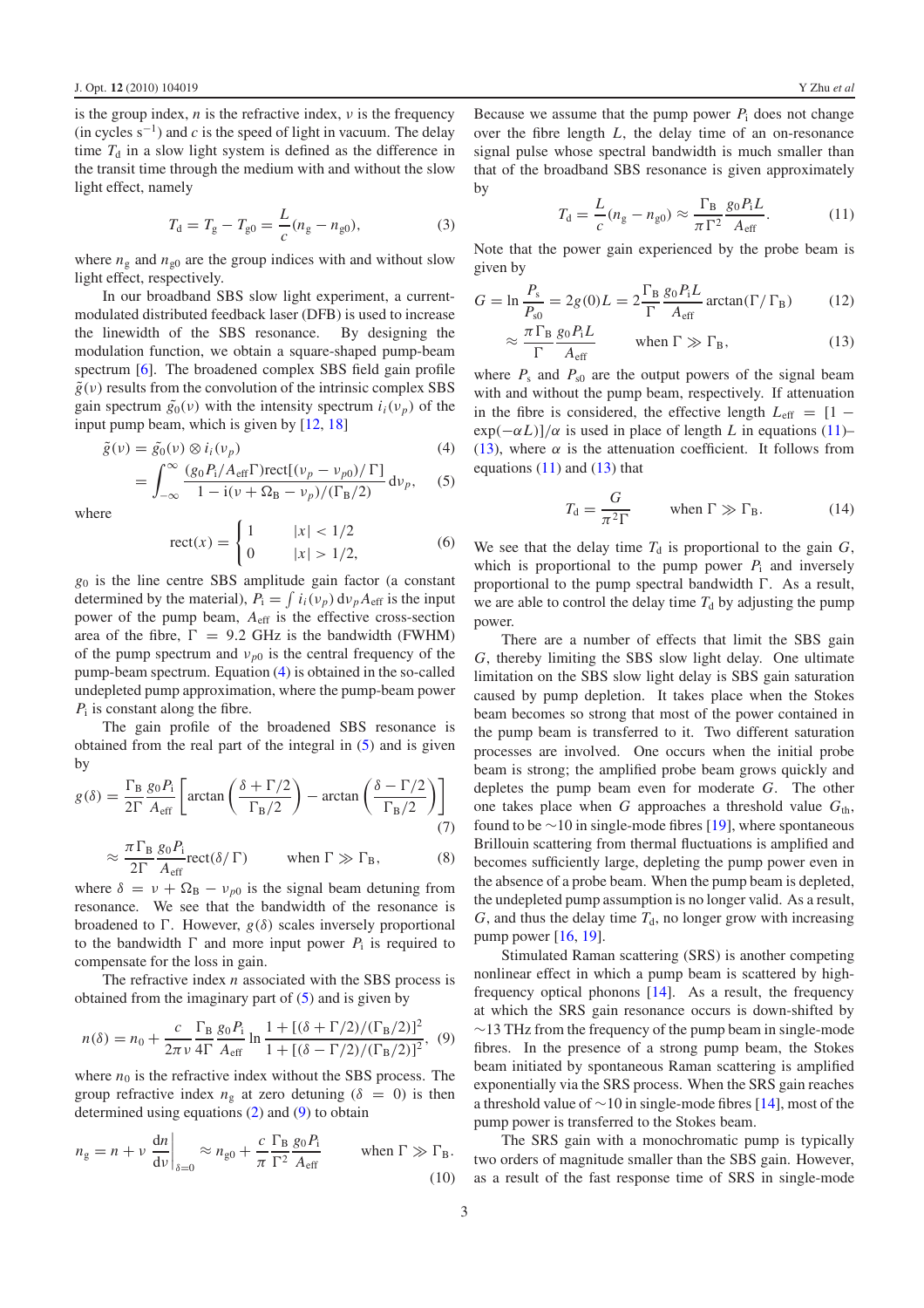<span id="page-4-0"></span>

| <b>Table 1.</b> Parameters of the fibres used in the experiment. |  |              |                                                                                                                                                                                      |              |                 |
|------------------------------------------------------------------|--|--------------|--------------------------------------------------------------------------------------------------------------------------------------------------------------------------------------|--------------|-----------------|
|                                                                  |  |              | $A_{\text{eff}}(\mu \text{m}^2)$ $L_{\text{eff}}(\text{km})$ $G/P_i$ (linear region) $(\text{W}^{-1})$ $\gamma L_{\text{eff}}(\text{W}^{-1})$ $\beta_2 (\text{ps}^2 \text{km}^{-1})$ |              |                 |
| $LEAF$ 72<br>$HNI.F$ 11.7                                        |  | 12.8<br>1.64 | 10.5<br>11 1                                                                                                                                                                         | 17.9<br>14.3 | $-5.29$<br>0.08 |

fibres  $(<1$  ps)  $[13]$ , the Raman gain is not affected by the spectral broadening of the pump beam up to the value of 9.2 GHz used in our experiment, whereas the SBS gain is inversely proportional to the bandwidth of the pump as shown in [\(13\)](#page-3-4). As the pump bandwidth increases, the SBS gain will eventually match the SRS gain, setting the scale for competition between these processes.

MI is yet another process that can compete with the broadband SBS process. MI results from the interplay between the nonlinear Kerr effect and material dispersion. It is a fourwave-mixing process where two copropagating photons of the same frequency are converted into a frequency up-shifted and down-shifted photon pair [\[14,](#page-7-13) [20\]](#page-7-19). As a result, the MI broadens the spectrum of continuous-wave (cw) or quasi-cw beams, even turning a continuous-wave beam into a train of pulses [\[20–22\]](#page-7-19). In the presence of a strong cw or quasi-cw beam propagating through the fibre, noise components in the vicinity of peaks of the MI gain experience exponential amplification, which leads to the creation of two symmetric spectral side lobes [\[14,](#page-7-13) [20\]](#page-7-19). The gain profile of the MI is given by  $[14]$ 

<span id="page-4-2"></span><span id="page-4-1"></span>
$$
G_{\rm MI}(\nu) = 4\pi^2 |\beta_2 \nu| \sqrt{2\Omega_{\rm peak}^2 - \nu^2} L,\tag{15}
$$

where  $\Omega_{\text{peak}}$  (in cycles s<sup>-1</sup>) is the frequency shift at which the maximum gain is obtained, and  $\beta_2$  is the group velocity dispersion (GVD) parameter. Here [\[14\]](#page-7-13),

$$
\Omega_{\text{peak}} = \pm \frac{1}{2\pi} \sqrt{\frac{2\gamma P_{\text{i}}}{|\beta_2|}},\tag{16}
$$

where  $\gamma$  is the nonlinear parameter. Similar to SRS, the MI is not affected by the pump broadening of 9.2 GHz due to its fast response time  $(<10 \text{ fs})$ . We will show that MI is the dominant competing effect in our SBS experiment at high input pump power  $P_i$  in a LEAF fibre.

#### **3. Experiment results**

In the experiment, as shown in figure [1,](#page-2-0) a distributed feedback (DFB) laser operating at  $\sim$ 1.55  $\mu$ m is used as the pump source. We modulate the injecting current of the DFB laser with a modified triangle function so that the output beam of the DFB laser has a square-shaped spectrum with a bandwidth of 9.2 GHz [\[6\]](#page-7-5). The output of the DFB laser is then amplified with an erbium-doped fibre amplifier (EDFA) to provide enough pump power for the broadband SBS process. The EDFA also controls the input pump power and thereby controls the SBS gain. Another DFB laser is used to generate the signal beam, which is tuned to the SBS resonance. To avoid probe-induced SBS gain saturation, the signal beam is attenuated to a power of 2  $\mu$ W before it is injected into the SBS medium, where it counterpropagates and interacts with the pump beam via the SBS process. The amplified and delayed signal is detected at the output. The gain *G* is obtained by measuring the output powers of the signal beam with the pump beam on and off.

We use two different fibres as the SBS medium in the experiment, a 20 km long LEAF fibre from Corning and a 2 km long highly nonlinear fibre (HNLF) fibre from OFS. The parameters of the fibres are shown in table [1.](#page-4-0) The GVD parameter  $\beta_2$  is measured by the time-of-flight method [\[24\]](#page-7-20), in which the group velocity as function of the wavelength is measured by recording the transit time for optical pulses to propagate through the fibre with different central wavelengths. The GVD is obtained by dividing the group velocity differences by the wavelength shift. The nonlinear parameter *γ* is determined using  $γ = 2πn_2/λA<sub>eff</sub>$ , where the nonlinearindex coefficient  $n_2 \sim 2.5 \times 10^{-20}$  m<sup>2</sup> W<sup>-1</sup> is used for silica. The two fibres are considered to be comparable since they have similar values for  $\gamma L_{\text{eff}}$ .

As one of the most widely used low-cost standard single-mode fibre, LEAF fibre offers great compatibility and would substantially lower the cost of SBS slow light devices, rendering it the first candidate for our experiment. It turns out, however, the zero-dispersion wavelength for the LEAF is not shifted to the transparency window, resulting in a large anomalous dispersion  $β_2$  at ~1.55 μm, which degrades the SBS slow light performance, as shown below.

The SBS gain as a function of  $P_i$  is measured for the LEAF fibre and is shown in figure  $2(a)$  $2(a)$ . As  $P_i$  is increased from zero to 0.8 W,  $G$  first scales linearly with  $P_i$ , with a slope of 10.5 W−1, and then starts to saturate and deviate from linear growth at *G* ∼ 4, corresponding to an input power  $P_i$  ~ 0.4 W (figure  $2(a)$  $2(a)$ ). The early saturation of the SBS gain limits the SBS slow light delay.

The saturation behaviour shown in figure  $2(a)$  $2(a)$  could be the result of pump depletion due to the SBS process, as we mentioned previously. To rule out this effect, we note the following. First, the saturated value of the gain is  $\sim$ 4, which is much smaller than the threshold gain  $G_{th}$  = 10, indicating that saturation is not induced by spontaneous Brillouin amplification. Second, the amplified signal power *P*<sup>s</sup> is only 0.5 mW, which is small in comparison to the input pump power 0.75 W, and is hence much too small to deplete the pump. Moreover, the total power  $P_0$  transmitted through the fibre in the direction of the pump beam grows linearly as  $P_i$  is increased from 0 to 0.8 W, as shown in figure  $2(b)$  $2(b)$ , which shows directly that the total transmitted power is not depleted.

To explain the early SBS gain saturation at *G* ∼ 4, we examine the transmitted pump spectrum  $p_0$  passing through the 20 km-long LEAF fibre (Anritsu model MS9710B optical spectrum analyzer). As  $P_i$  is increased from zero to 0.8 W, no significant Raman gain is observed (figure  $3(a)$  $3(a)$ ). On the other hand, in spectral span of 10 nm, symmetric side lobe structures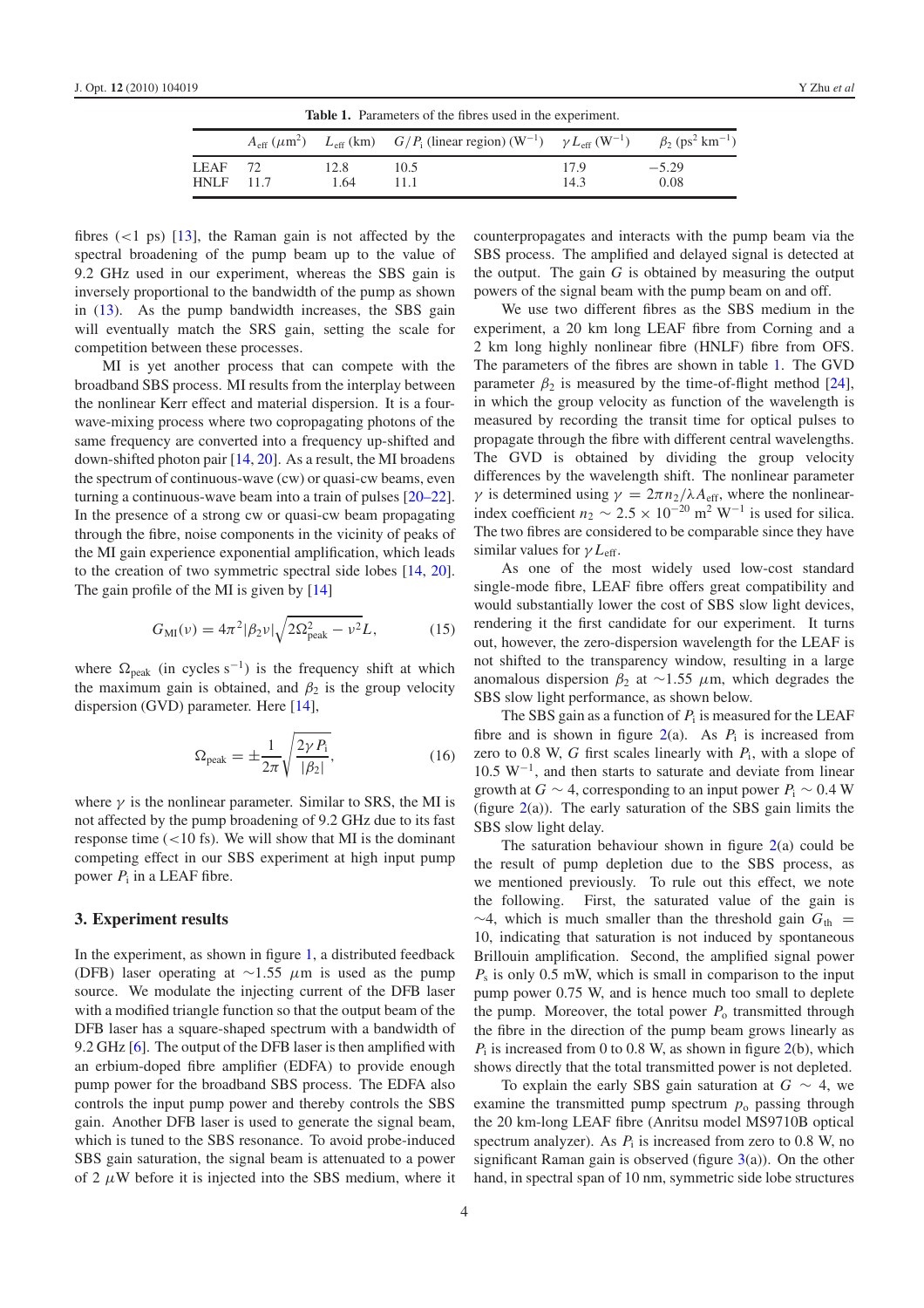<span id="page-5-0"></span>

<span id="page-5-1"></span>**Figure 2.** Early saturation of the SBS gain. (a) The SBS gain *G* as a function of input pump power *P*<sub>i</sub>. Saturation is observed around  $G \approx 4$ (vertical arrow), corresponding to an input pump power of ∼0.4 W; (b) total power *P*<sup>o</sup> transmitted through the fibre in the pump-beam direction (not spectrally resolved) as a function of the input pump power  $P_i$ , indicating high fibre transparency. In the experiment, a weak continuous-wave beam with an input power of  $2 \mu W$  is used as the signal beam.



**Figure 3.** Modulation instability in the LEAF fibre. (a) Output power spectral density  $p_0$  of the pump laser (span of 300 nm) with increasing input power *P*<sub>i</sub>. The circle indicates the Raman peak. (b) Output power density spectra  $p_0$  of the pump laser (span of 10 nm) with increased input power *P*<sub>i</sub>. The input spectrum of the pump laser (at 40 mW) is also shown. The resolution of the spectrum analyser is 0.1 nm. (c) Percentage  $(\eta)$  of power distributed in the central peak (black square) and in the MI sidebands (red circle) for the output pump beam, as functions of the input power *P*i. The arrow indicates threshold at ∼0.3 W. (d) Experimental data (point) and theoretical prediction (line) of the frequency shift  $\Omega_{\text{peak}}$  of the MI side lobe peaks as a function of input power  $P_1$ .

emerge and grow quickly as  $P_i$  increases (figure [3\(](#page-5-1)b)). At high  $P_i$ , the spectrum of the pump is flattened as a result of the emergence of secondary sidebands, and the power is spread into a broad frequency span of ∼200 GHz. Notice that the pump power transferred to the side lobes is no longer on resonance with the signal beam in the SBS interaction and therefore does not contribute to the SBS gain process.

To determine the amount of power that is transferred to the side lobes, we integrate the power spectral density  $p<sub>o</sub>$  of the output pump beam and calculate the distracted power as percentages  $\eta$  of the total power. As shown in figure  $3(c)$  $3(c)$ , a considerable proportion ( $>20\%$ ) of the pump

power is transferred to the sidebands when the input power exceeds  $P_i \sim 0.3$  W. We define this point as the threshold for the MI process and the corresponding input pump power as the threshold power  $P_{\text{th}}^{\text{MI}}$  in the LEAF fibre. The threshold gain  $G_{\text{th}}^{\text{MI}}$  is obtained by [\(15\)](#page-4-1) to be ~10. Note that  $P_{\text{th}}^{\text{MI}}$ is close to the location where the early saturation of SBS gain occurs. We also compare the measured frequency shifts  $\Omega_{\text{peak}}$  of the MI sidelobe peaks with the theoretical prediction using equation [\(16\)](#page-4-2) and obtain good agreement, as shown in figure  $3(d)$  $3(d)$ . These observations lead us to conclude that the strong saturation of the SBS gain is caused by the MI-induced pump broadening. In conclusion, we find that MI dominates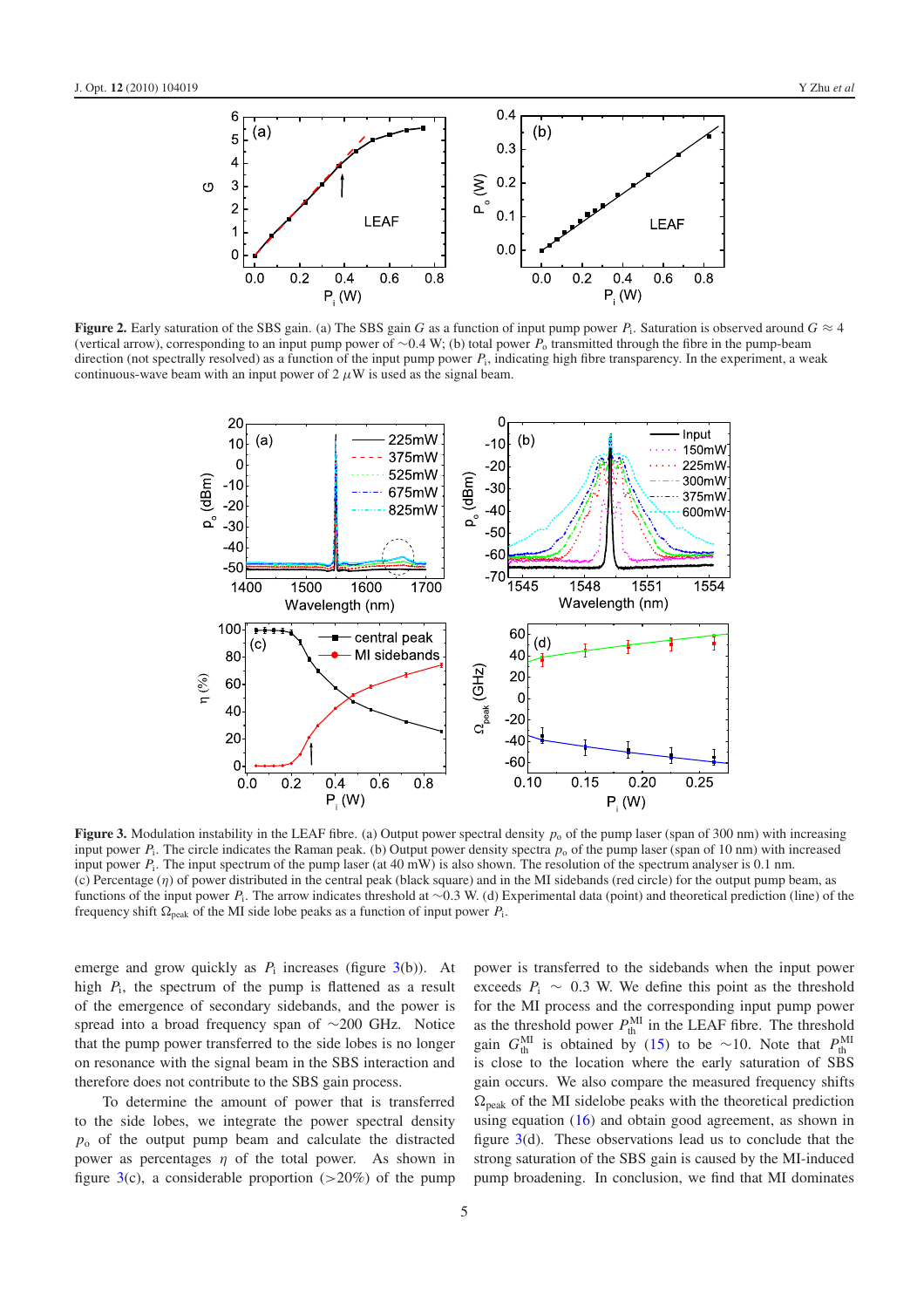<span id="page-6-0"></span>

<span id="page-6-1"></span>**Figure 4.** Suppression of modulation instability in HNLF. (a) Output power spectrum  $p_0$  of HNLF (red dash) and LEAF (black solid) at an input power of 0.8 W; (b) MI distracted pump power as a function of input power  $P_i$  in HNLF (red dot) and LEAF (black square).(c) SBS gain *G* in HNLF as a function of the input power *P*i.



**Figure 5.** Pump power  $P_i$  required for a G of 10 versus the bandwidth  $\Gamma$ .

over SBS beyond a threshold pump power of  $P_{\text{th}}^{\text{MI}} = 0.3 \text{ W}$  in the LEAF fibre. In a broadband system where  $\Gamma = 9.2$  GHz, the threshold pump power corresponds to an SBS gain *G* ∼ 3.2, which leads to a limit of 29 GHz or 125 dB GHz on the SBS gain-bandwidth product.

We next turn to the dispersion-shifted HNLF fibre, which has a small and normal dispersion at  $1.55 \mu$ m. Because it is widely known that the MI is suppressed due to phase matching constraints in normally dispersive materials [\[14,](#page-7-13) [20,](#page-7-19) [23\]](#page-7-21), we expect to see suppression of the MI and improvement in the gain-bandwidth product for the broadband SBS slow light with the HNLF fibre. As shown in figure [4,](#page-6-0) it is found that the MI-induced limit on the SBS gain-bandwidth product is indeed removed. With the same 9.2 GHz broadband pump input, the transmitted pump spectrum through the HNLF shows no significant MI peaks (figure  $4(a)$  $4(a)$ ). The power converted into off-resonant frequencies is negligible (figure [4\(](#page-6-0)b)). As expected, early saturation of the SBS gain in the HNLF does not appear (figure [4\(](#page-6-0)c)), resulting in a larger SBS gainbandwidth product of 344 dB GHz, limited by our available pump power of 0.82 W. The result further confirms that MIinduced pump broadening is the origin of the early saturation of SBS gain in the LEAF fibre.

#### **4. Discussion**

In this section, we compare the relative importance of the two effects that compete with SBS in our broadband SBS slow light system. Following the approach of Olsson *et al*, we compare the pump power *P*<sup>i</sup> requirements for the broadband SBS, SRS, and MI processes in the LEAF fibre. Figure [5](#page-6-1) shows the input pump power  $P_i$  required to obtain a threshold gain of 10 as a function of the bandwidth  $\Gamma$ . The threshold pump power for the SBS process is obtained from equation [\(12\)](#page-3-5) taking  $G = 10$ and  $g_0 = 4.35 \times 10^{-12}$  m W<sup>-1</sup> (obtained from figure [2\(](#page-5-0)a)), giving

$$
P_{\rm i} = G \frac{\Gamma}{2\Gamma_{\rm B}} \frac{A_{\rm eff}}{g_0 L_{\rm eff}} \arctan(\Gamma/\Gamma_{\rm B})^{-1}.
$$
 (17)

Note that we assume that a weak probe beam is used so that the probe-induced SBS saturation does not appear.

The SRS gain is given by [\[14\]](#page-7-13)

$$
G_{\rm SRS} = 2g_R P_{\rm i} L_{\rm eff} / A_{\rm eff},\tag{18}
$$

where  $g_R = 1.26 \times 10^{-14}$  m W<sup>-1</sup> [\[15\]](#page-7-14). The threshold power required for an SRS gain of 10 is obtained by  $P_i$  =  $10A_{\text{eff}}/(2g_R L_{\text{eff}}) = 2.23$  W. The threshold pump power of the MI process is found to be ∼0.3 W, as mentioned previously.

As shown in figure  $5(a)$  $5(a)$ , beyond the bandwidth of ∼2.9 GHz, the LEAF-fibre system hits the MI threshold before it saturates the SBS gain. As a result, MI sets a limit to the SBS gain-bandwidth product. The gain-bandwidth product limit is 29 GHz, or 125 dB GHz using  $G = 10$  in the LEAF fibre. Figure [5](#page-6-1) also shows that the SRS becomes more efficient than the SBS when the bandwidth goes beyond ∼22 GHz, and limits the SBS gain-bandwidth product up to 217 GHz or 941 dB GHz. The result is consistent with what Olsson *et al* predict [\[15\]](#page-7-14). In the LEAF fibre, the SBS gain-bandwidth product is restricted by the tighter MI-induced limit.